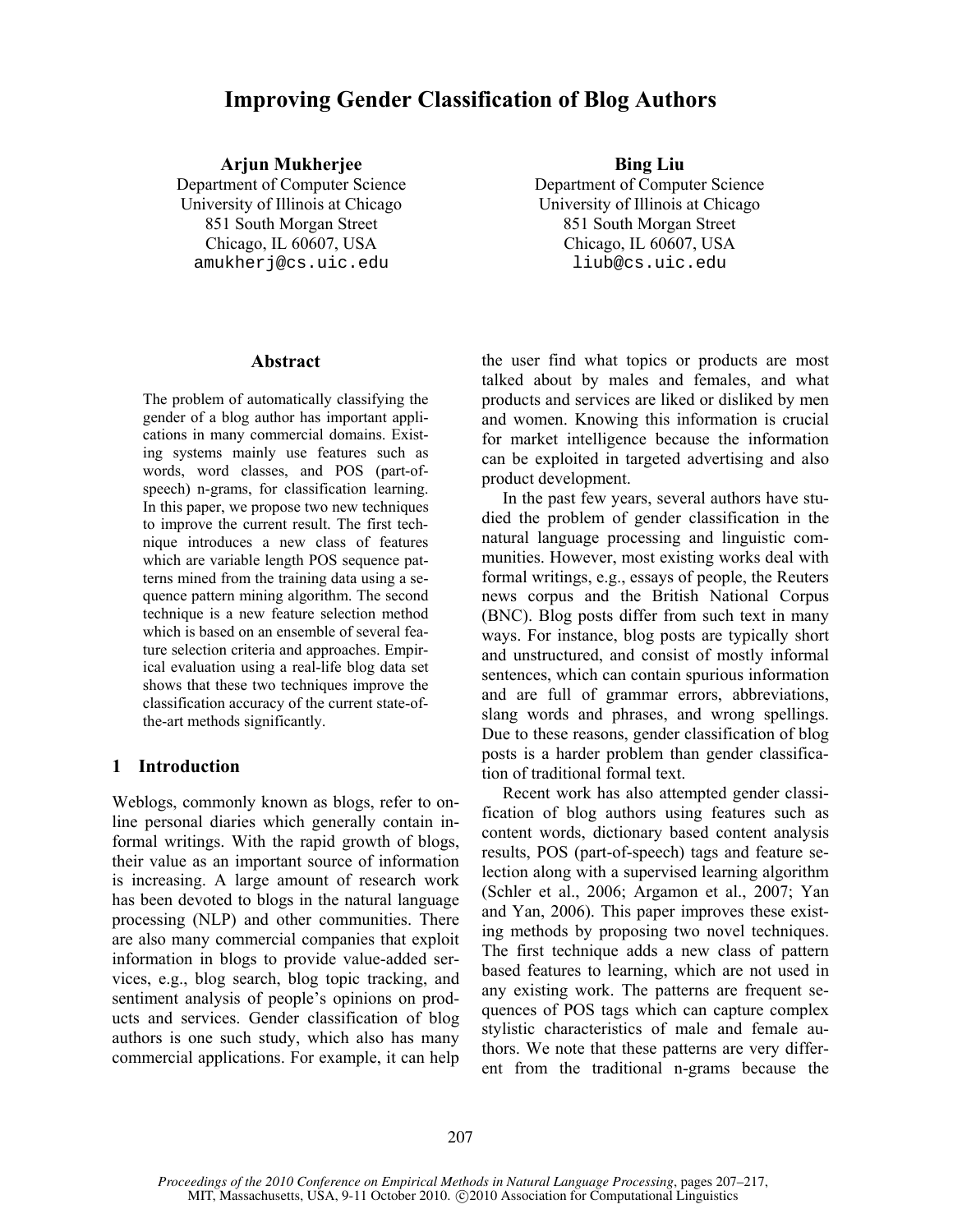patterns are of variable lengths and need to satisfy some criteria in order for them to represent significant regularities. We will discuss them in detail in Section 3.5.

The second technique is a new feature selection algorithm which uses an ensemble of feature selection criteria and methods. It is well known that each individual feature selection criterion and method can be biased and tends to favor certain types of features. A combination of them should be able to capture the most useful or discriminative features.

Our experimental results based on a real life blog data set collected from a large number of blog hosting sites show that the two new techniques enable classification algorithms to significantly improve the accuracy of the current stateof-the-art techniques (Argamon et al., 2007; Schler et al., 2006; Yan and Yan, 2006). We also compare with two publicly available systems, *Gender Genie* (BookBlog, 2007) and *Gender Guesser* (Krawetz, 2006). Both systems implemented variations of the method given in (Argamon et al., 2003). Here, the improvement of our techniques is even greater.

## **2 Related Work**

There have been several recent papers on gender classification of blogs (e.g., Schler et al., 2006, Argamon et al., 2007; Yan and Yan, 2006; Nowson et al., 2005). These systems use function/content words, POS tag features, word classes (Schler et al., 2006), content word classes (Argamon et al., 2007), results of dictionary based content analysis, POS unigram (Yan and Yan, 2006), and personality types (Nowson et al., 2005) to capture stylistic behavior of authors' writings for classifying gender. (Koppel et al. 2002) also used POS n-grams together with content words on the British National Corpus (BNC). (Houvardas and Stamatatos, 2006) even applied character (rather than word or tag) n-grams to capture stylistic features for authorship classification of news articles in Reuters.

However, these works use only one or a subset of the classes of features. None of them uses all features for classification learning. Given the complexity of blog posts, it makes sense to apply all classes of features jointly in order to classify genders. Moreover, having many feature classes is very useful as they provide features with varied granularities and diversities. However, this also results in a huge number of features and many of them are redundant and may obscure classification. Feature selection is thus needed. Following the idea, this paper proposes a new ensemble feature selection method which is capable of extracting good features from different feature classes using multiple criteria.

We also note some less relevant literature. For example, (Tannen, 1990) deals with gender differences in "conversational style" and in "formal written essays", and (Gefen and Straub, 1997) reports differences in perception of males and females in the use of emails.

Our new POS pattern features are related to POS n-grams used in (Koppel et al., 2002; Argamon et al., 2007), which considered POS 3-grams, 2-grams and unigrams as features. As shown in (Baayen et. al. 1996), POS n-grams are very effective in capturing the fine-grained stylistic and heavier syntactic information. In this work, we go further by finding POS sequence patterns. As discussed in the introduction, our patterns are entirely different from POS n-grams. First of all, they are of variable lengths depending on whatever lengths can catch the regularities. They also need to satisfy some constraints to ensure that they truly represent some significant regularity of male or female writings. Furthermore, our POS sequence patterns can take care of n-grams and capture additional sequence regularities. These automatically mined pattern features are thus more discriminating for classification.

# **3 Feature Engineering and Mining**

There are different *classes* of features that have been experimented for gender classification, e.g., F-measure, stylistic features, gender preferential features, factor analysis and word classes (Nowson et al., 2005; Schler et al., 2006; Corney et al., 2002; Argamon et al., 2007). We use all these existing features and also propose a new class of features that are POS sequence patterns, which replace existing POS n-grams. Also, as mentioned before, using all feature classes gives us features with varied granularities. Upon extracting all these classes of features, a new *ensemble feature selection* (EFS) algorithm is proposed to select a subset of good or discriminative features.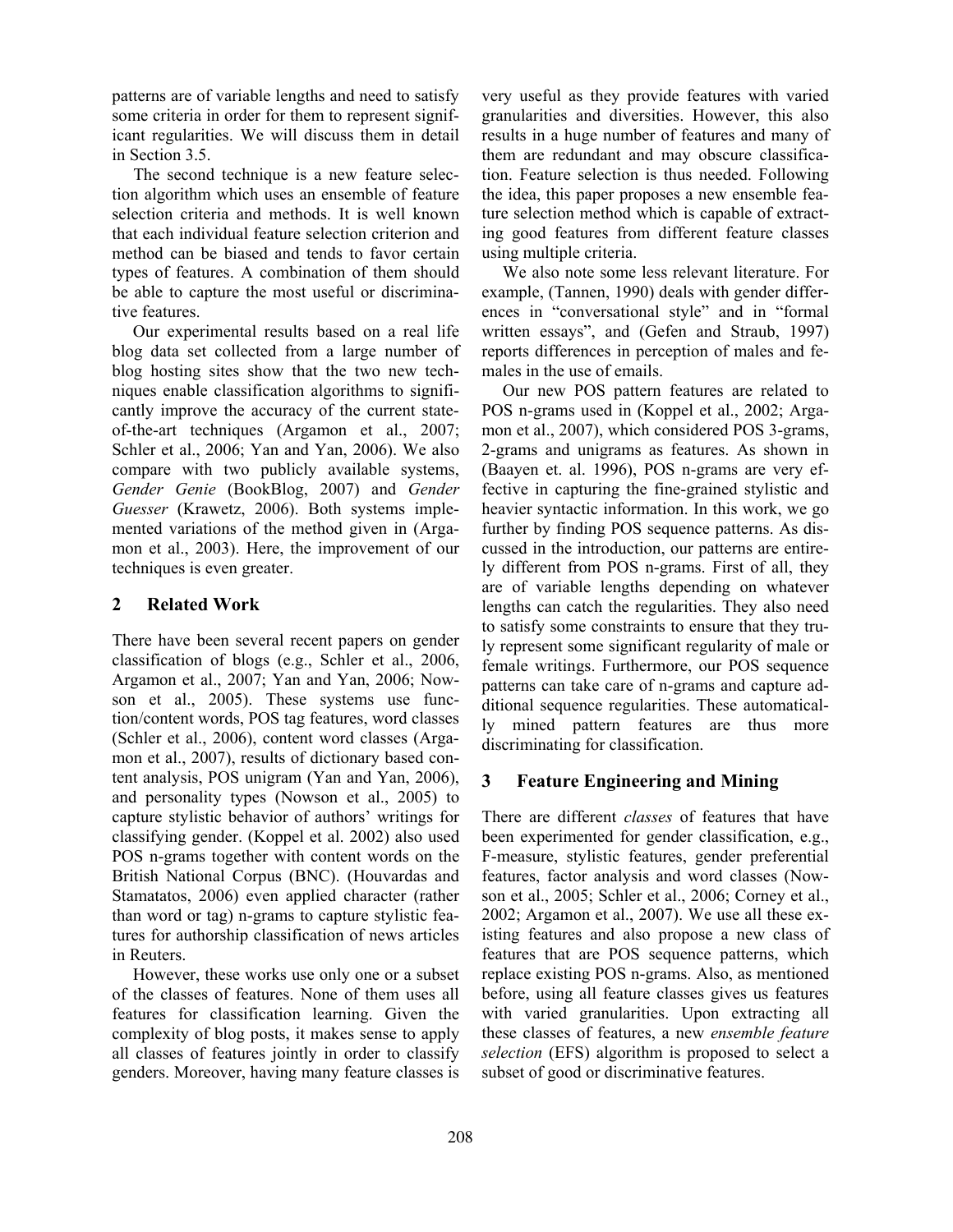Below, we first introduce the existing features, and then present the proposed class of new pattern based features and how to discover them.

# **3.1 F-measure**

The F-measure feature was originally proposed in (Heylighen and Dewaele, 2002) and has been used in (Nowson et al., 2005) with good results. Note that F-measure here is not the F-score or Fmeasure used in text classification or information retrieval for measuring the classification or retrieval effectiveness (or accuracy).

F-measure explores the notion of implicitness of text and is a unitary measure of text's relative contextuality (implicitness), as opposed to its formality (explicitness). Contextuality and formality can be captured by certain parts of speech. A lower score of F-measure indicates contextuality, marked by greater relative use of pronouns, verbs, adverbs, and interjections; a higher score of Fmeasure indicates formality, represented by greater use of nouns, adjectives, prepositions, and articles. F-measure is defined based on the frequency of the POS usage in a text (*freq.x* below means the frequency of the part-of-speech *x*):

 $F = 0.5 * [(freq.noun + freq.adj + freq.prep +$ *freq.art*) – (*freq.pron* + *freq*.*verb* + *freq.adv* + *freq.int*) + 100]

(Heylighen and Dewaele, 2002) applied the Fmeasure to a corpus with known author genders and found a distinct difference between the sexes. Females scored lower preferring a more contextual style while males scored higher preferring a more formal style. F-measure values for male and female writings reported in (Nowson et al., 2005) also demonstrated a similar trend. In our work, we also use F-measure as one of the features.

# **3.2 Stylistic Features**

These are features which capture people's writing styles. The style of writing is typically captured by three types of features: part of speech, words, and in the blog context, words such as *lol*, *hmm*, and *smiley* that appear with high frequency. In this work, we use words and blog words as stylistic features. Part of speech features are mined using our POS sequence pattern mining algorithm. POS n-grams can also be used as features. However, since we mine all POS sequence patterns and use them as features, most discriminative POS ngrams are already covered. In Section 5, we will also show that POS n-grams do not perform as well as our POS sequence patterns.

# **3.3 Gender Preferential Features**

Gender preferential features consist of a set of signals that has been used in an email gender classification task (Corney et al., 2002). These features come from various studies that have been undertaken on the issue of gender and language use (Schiffman, 2002). It was suggested by these studies and also various other works that women's language makes more frequent use of emotionally intensive adverbs and adjectives like "so", "terribly", "awfully", "dreadfully" and women's language is more punctuated. On the other hand, men's conversational patterns express "independence" (Corney et al., 2002). In brief, the language expressed by males is more proactive at solving problems while the language used by females is more reactive to the contribution of others - agreeing, understanding and supporting. We used the gender preferential features listed in Table 1, which indicate adjectives and adverbs based on the presence of suffixes and apologies as used in (Corney et al., 2002). The feature value assignment will be discussed in Section 5.

| f1 | words ending with <i>able</i>  |
|----|--------------------------------|
| f2 | words ending with al           |
| f3 | words ending with <i>ful</i>   |
| f4 | words ending with <i>ible</i>  |
| f5 | words ending with ic           |
| f6 | words ending with ive          |
| f7 | words ending with less         |
| f8 | words ending with $l$ <i>y</i> |
| f9 | words ending with ous          |
|    | sorry words                    |

**Table 1:** Gender preferential features

# **3.4 Factor Analysis and Word Classes**

Factor or word factor analysis refers to the process of finding groups of similar words that tend to occur in similar documents. This process is referred to as meaning extraction in (Chung and Pennebaker, 2007). Word lists for twenty factors, along with suggested labels/headings (for reference) were used as features in (Argamon et al., 2007). Here we list some of those features (word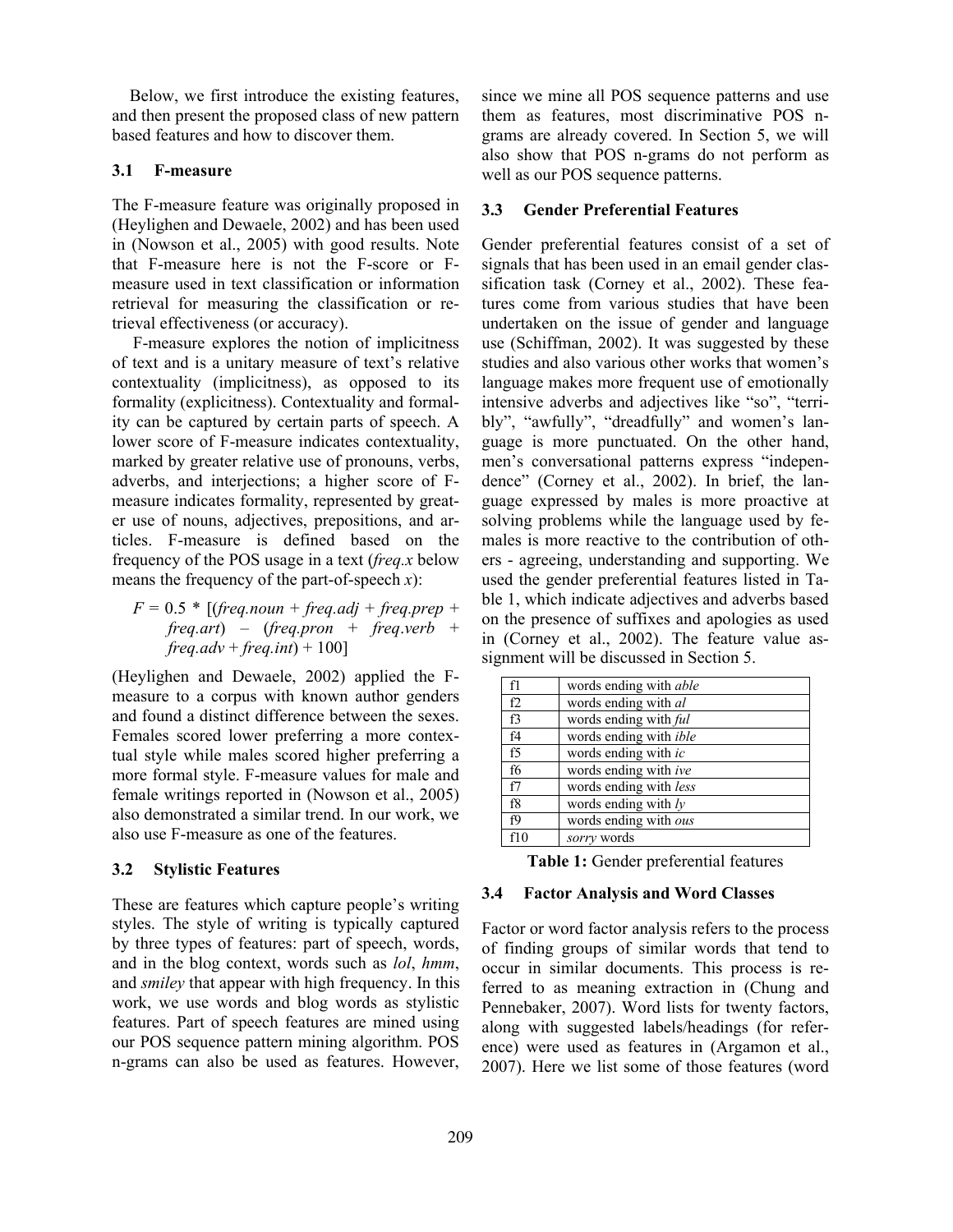classes) in Table 2. For the detailed list of such word classes, the reader is referred to (Argamon et al., 2007). We also used these word classes as features in our work. In addition, we added three more new word classes implying positive, negative and emotional connotations and used them as features in our experiments. These are listed in Table 3.

| Factor            | Words                                                                                                                                                                                                                                         |
|-------------------|-----------------------------------------------------------------------------------------------------------------------------------------------------------------------------------------------------------------------------------------------|
| tion              | know, people, think, person, tell, feel, friends, talk,<br><b>Conversa-</b> new, talking, mean, ask, understand, feelings, care,<br>thinking, friend, relationship, realize, question, an-<br>swer, saying                                    |
| Home              | woke, home, sleep, today, eat, tired, wake, watch,<br>watched, dinner, ate, bed, day, house, tv, early, bor-<br>ing, yesterday, watching, sit                                                                                                 |
| Family            | years, family, mother, children, father, kids, parents,<br>old, year, child, son, married, sister, dad, brother,<br>moved, age, young, months, three, wife, living, col-<br>lege, four, high, five, died, six, baby, boy, spend,<br>Christmas |
| Food /<br>Clothes | food, eating, weight, lunch, water, hair, life, white,<br>wearing, color, ice, red, fat, body, black, clothes,<br>hot, drink, wear, blue, minutes, shirt, green, coffee,<br>total, store, shopping                                            |
| Romance           | forget, forever, remember, gone, true, face, spent,<br>times, love, cry, hurt, wish, loved                                                                                                                                                    |

**Table 2:** Words in factors

|          | absolutely, abundance, ace, active, admirable, adore,<br>agree, amazing, appealing, attraction, bargain, beam-<br>ing, beautiful, best, better, boost, breakthrough, breeze,<br>brilliant, brimming, charming, clean, clear, colorful,<br>compliment, confidence, cool, courteous, cuddly, daz-<br>zling, delicious, delightful, dynamic, easy, ecstatic,<br>Positive efficient, enhance, enjoy, enormous, excellent, exotic,<br>expert, exquisite, flair, free, generous, genius, great,<br>graceful, heavenly, ideal, immaculate, impressive, in-<br>credible, inspire, luxurious, outstanding, royal, speed,<br>splendid, spectacular, superb, sweet, sure, supreme,<br>terrific, treat, treasure, ultra, unbeatable, ultimate,<br>unique, wow, zest |
|----------|---------------------------------------------------------------------------------------------------------------------------------------------------------------------------------------------------------------------------------------------------------------------------------------------------------------------------------------------------------------------------------------------------------------------------------------------------------------------------------------------------------------------------------------------------------------------------------------------------------------------------------------------------------------------------------------------------------------------------------------------------------|
| Negative | wrong, stupid, bad, evil, dumb, foolish, grotesque,<br>harm, fear, horrible, idiot, lame, mean, poor, heinous,<br>hideous, deficient, petty, awful, hopeless, fool, risk,<br>immoral, risky, spoil, spoiled, malign, vicious, wicked,<br>fright, ugly, atrocious, moron, hate, spiteful, meager,<br>malicious, lacking                                                                                                                                                                                                                                                                                                                                                                                                                                  |
| Emotion  | aggressive, alienated, angry, annoyed, anxious, careful,<br>cautious, confused, curious, depressed, determined,<br>disappointed, discouraged, disgusted, ecstatic, embar-<br>rassed, enthusiastic, envious, excited, exhausted,<br>frightened, frustrated, guilty, happy, helpless, hopeful,<br>hostile, humiliated, hurt, hysterical, innocent, interest-<br>ed, jealous, lonely, mischievous, miserable, optimistic,<br>paranoid, peaceful, proud, puzzled, regretful, relieved,<br>sad, satisfied, shocked, shy, sorry, surprised, suspi-<br>cious, thoughtful, undecided, withdrawn                                                                                                                                                                 |

**Table 3:** Words implying positive, negative and emotional connotations

### **3.5 Proposed POS Sequence Pattern Features**

We now present the proposed POS sequence pattern features and the mining algorithm. This results in a new feature class. A *POS sequence pattern* is a sequence of consecutive POS tags that satisfy some constraints (discussed below). We used (Tsuruoka and Tsujii, 2005) as our POS tagger.

As shown in (Baayen et. al., 1996), POS ngrams are good at capturing the heavy stylistic and syntactic information. Instead of using all such n-grams, we want to discover all those patterns that represent true regularities, and we also want to have flexible lengths (not fixed lengths as in n-grams). POS sequence patterns serve these purposes. Its mining algorithm mines all such patterns that satisfy the user-specified minimum support (*minsup*) and minimum adherence (*minadherence*) thresholds or constraints. These thresholds ensure that the mined patterns represent significant regularities.

The main idea of the algorithm is to perform a level-wise search for such patterns, which are POS sequences with minsup and minadherence. The *support* of a pattern is simply the proportion of documents that contain the pattern. If a pattern appears too few times, it is probably spurious. A sequence is called a *frequent sequence* if it satisfies minsup. The *adherence* of a pattern is measured using the *symmetrical conditional probability* (SCP) given in (Silva et al., 1999). The SCP of a sequence with two elements |*xy*| is the product of the conditional probability of each given the other,

$$
SCP(x, y) = P(x | y)P(y | x) = \frac{P(x, y)^{2}}{P(x)P(y)}
$$

Given a consecutive sequence of POS tags |*x1…xn*|, called a *POS sequence* of length *n*, a dispersion point defines two subparts of the sequence. A sequence of length *n* contains *n*-1 possible dispersion points. The SCP of the sequence  $|x_1...x_n|$  given the dispersion point (denoted by \*)  $|x_1...x_{n-1}*x_n|$  is:

$$
SCP((x_1...x_{n-1}),x_n) = \frac{P(x_1...x_n)^2}{P(x_1...x_{n-1})P(x_n)}
$$

The SCP measure can be extended so that all possible dispersion points are accounted for.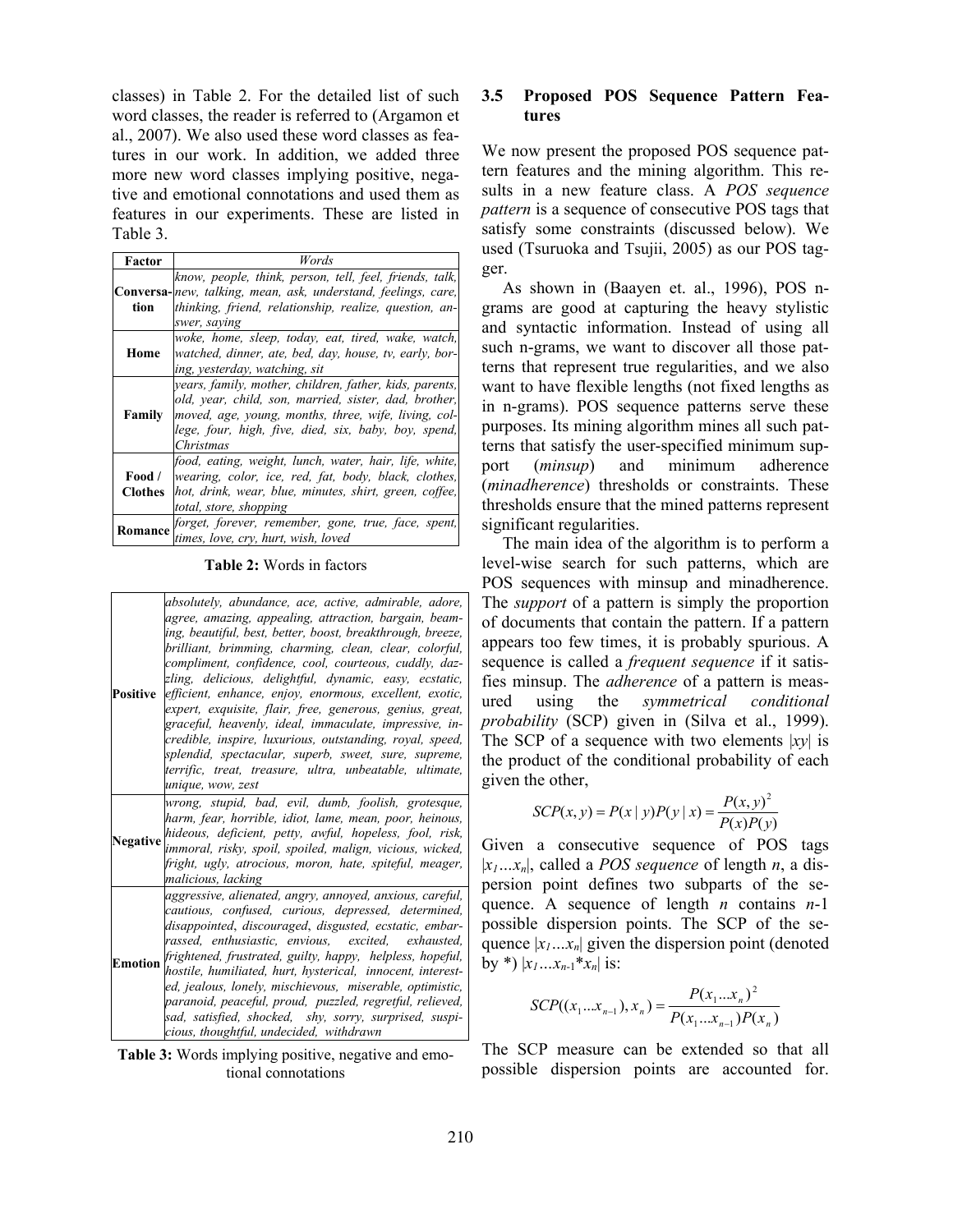Hence the *fair*SCP of the sequence  $|x_1...x_n|$  is given by:

$$
fairSCP(x_1...x_n) = \frac{P(x_1...x_n)^2}{\frac{1}{n-1}\sum_{i=1}^{n-1} P(x_1...x_i)P(x_{i+1}...x_n)}
$$

*fair*SCP measures the adherence strength of POS tags in a sequence. The higher the *fair*SCP value, the more dominant is the sequence. Our POS sequence pattern mining algorithm is given below.

- **Input:** Corpus  $D = \{d \mid d$  is a document containing a sequence of POS tags}, Tagset  $T = \{t \mid t \text{ is a POS}\}$ tag}, and the user specified minimum support (*minsup*) and minimum adherence (*minadherence*)*.*
- **Output:** All POS sequence patterns (stored in *SP*) mined from *D* that satisfy *minsup* and *minadherence*.

**Algorithm** mine-POS-pats(*D*, *T*, *minsup*, *minadherence*) 1. *C*<sub>1</sub> ← count each  $t$  (∈ *T*) in *D*; 2.  $F_1 \leftarrow \{f \mid f \in C_1, f \text{.count} \mid n \geq \text{minsup}\}; \quad \text{$n = |D|$}$ 

3.  $SP<sub>1</sub> \leftarrow F<sub>1</sub>$ ;

4. for  $(k = 2; k \leq MAX$ -length;  $k++)$ 5.  $C_k$  = candidate-gen( $F_{k-1}$ ); 6. for each document  $d \in D$ 7. for each candidate POS sequence  $c \in C_k$ 8. if (*c* is contained in *d*) 9. *c*.count++; 10. endfor 11. endfor 12.  $F_k \leftarrow \{c \in C_k \mid \text{c.count} / n \geq \text{minsup} \};$ 13  $SP_k \leftarrow \{f \in F_k \mid \text{fairSCP}(f) \ge \text{minadherence}\}$ 14. endfor 15. return  $SP \leftarrow \bigcup_k SP_k$ ; **Function** candidate-gen( $F_{k-1}$ )

1.  $C_k \leftarrow \emptyset;$ 

2. for each POS n-gram  $c \in F_{k-l}$ 

- 3. for each  $t \in T$
- 4. *c'*← addsuffix(*c*, *t*); // adds tag *t* to *c* as suffix
- 5. add  $c'$  to  $C_k$ ;
- 6. endfor
- 7. endfor

We now briefly explain the mine-POS-pats algorithm. The algorithm is based on level-wise search. It generates all POS patterns by making multiple passes over data. In the first pass, it counts the support of individual POS tags and determines which of them have minsup (line 2). Multiple occurrences of a tag in a document are counted only once. Those in *F*1 are called *length 1* 

*frequent sequences*. All length 1 sequence patterns are stored in  $SP<sub>1</sub>$ . Since adherence is not defined for a single element, we have  $SP_1 = F_1$  (line 3). In each subsequent pass *k* until MAX-length (which is the maximum length limit of the mined patterns), there are three steps:

- 1. Using *Fk-*1 (frequent sequences found in the (*k*-1) pass) as a set of seeds, the algorithm applies candidate-gen() to generate all possibly frequent POS *k*-sequences (sequences of length *k*) (line 5). Those infrequent sequences (which are not in *Fk-*1) are discarded as adding more POS tags will not make them frequent based on the downward closure property in (Agrawal and Srikant, 1994).
- 2. *D* is then scanned to compute the actual support count of each candidate in  $C_k$  (lines 6-11).
- 3. At the end of each scan, it determines which candidate sequences have minsup and minadherence (lines 12 - 13). We compute  $F_k$  and  $SP_k$ separately because adherence does not have the downward closure property as the support.

Finally, the algorithm returns the set of all sequence patterns (line 15) that meet the minsup and minadherence thresholds.

The candidate-gen() function generates all possibly frequent *k*-sequences by adding each POS tag *t* to *c* as suffix. *c* is a *k*-1-sequence in  $F_{k-1}$ .

In our experiments, we used MAX-length  $= 7$ ,  $minsup = 30\%$ , and *minadherence* = 20% to mine all POS sequence patterns. All the mined patterns are used as features.

Finally, it is worthwhile to note that mine-POS-pat is very similar to the well-known GSP algorithm (Srikant and Agrawal, 1996). Likewise, it has linear scale up with data size. If needed, one can use MapReduce (Dean and Ghemawat, 2004) with suitable modifications in mine-POS-pats to speed things up by distributing to multiple machines for large corpora. Moreover, mining is a part of preprocessing of the algorithm and its complexity does not affect the final prediction, as it will be later shown that for model building and prediction, standard machine learning methods are used.

### **4 Ensemble Feature Selection**

Since all classes of features discussed in Section 3 are useful, we want to employ all of them. This results in a huge number of features. Many of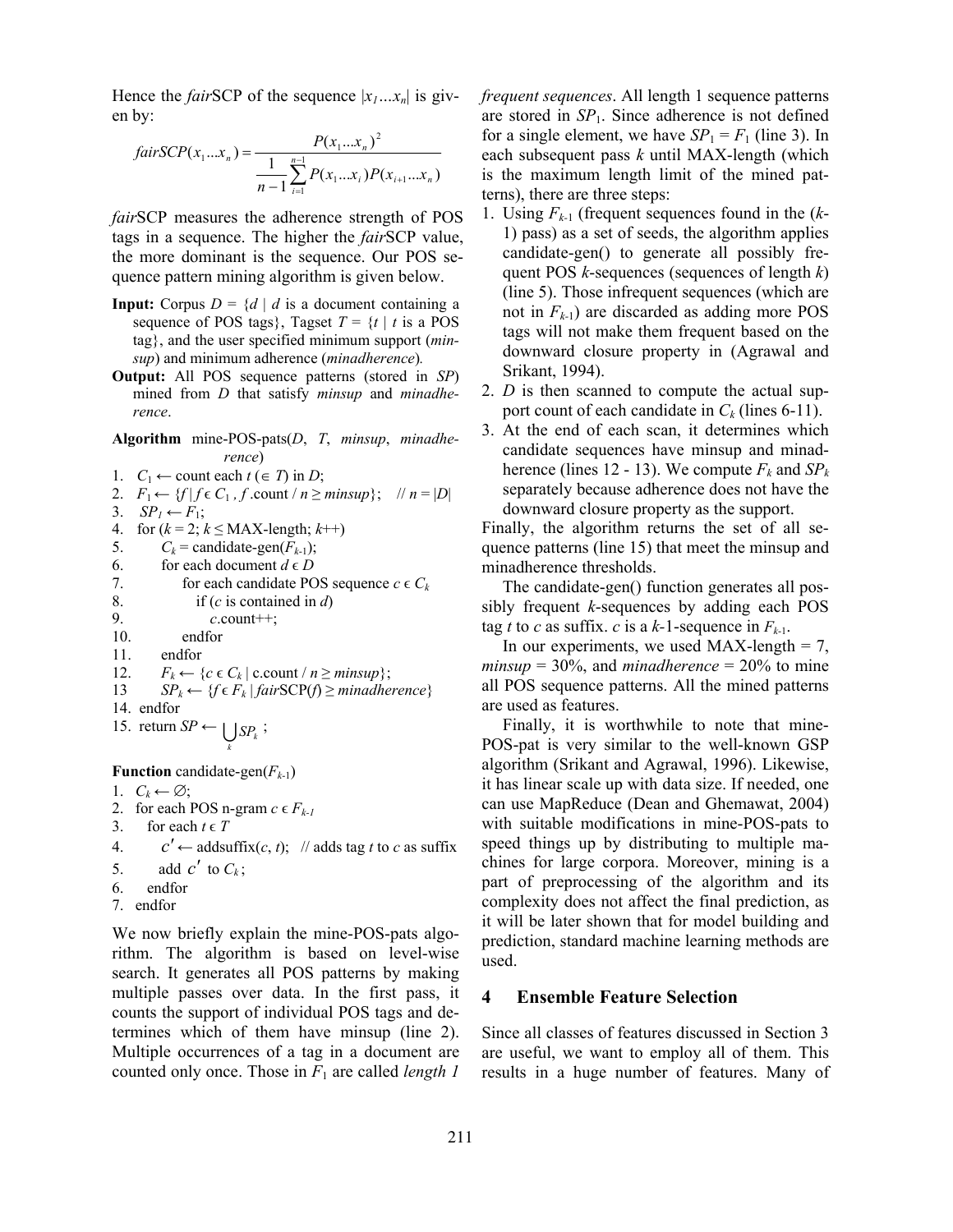them are redundant and even harmful. Feature selection thus becomes important. There are two common approaches to feature selection: the *filter* and the *wrapper* approaches (Blum and Langley, 1997; Kohavi and John, 1997). In the filter approach, features are first ranked based on a feature selection criterion such as information gain, chisquare  $(\chi^2)$  test, and mutual information. A set of top ranked features are selected. On the contrary, the wrapper model chooses features and adds to the current feature pool based on whether the new features improve the classification accuracy.

Both these approaches have drawbacks. While the wrapper approach becomes very time consuming and impractical when the number of features is large as each feature is tested by building a new classifier. The filter approach often uses only one feature selection criterion (e.g., information gain, chi-square, or mutual information). Due to the bias of each criterion, using only a single one may result in missing out some good features which can rank high based on another criterion. In this work, we developed a novel feature selection method that uses multiple criteria, and combines both the wrapper and the filter approaches. Our method is called *ensemble feature selection* (EFS).

#### **4.1 EFS Algorithm**

EFS takes the best of both worlds. It first uses a number of feature selection criteria to rank the features following the filter model. Upon ranking, the algorithm generates some candidate feature subsets which are used to find the final feature set based on classification accuracy using the wrapper model. Since our framework generates much fewer candidate feature subsets than the total number of features, using wrapper model with candidate feature sets is scalable. Also, since the algorithm generates candidate feature sets using multiple criteria and all feature classes jointly, it is able to capture most of those features which are discriminating. We now detail our EFS algorithm.

The algorithm takes as input, a set of *n* features  $F = \{f_1, \ldots, f_n\}$ , a set of *t* feature selection criteria  $\Theta = {\theta_1, ..., \theta_t}$ , a set of *t* thresholds  $T = {\tau_1, ..., \tau_t}$ *τt*} corresponding to the criteria in *Θ*, and a window *w*.  $\tau_i$  is the base number of features to be selected for criterion  $\theta_i$ . *w* is used to vary  $\tau_i$  (thus the number of features) to be used by the wrapper approach.

### **Algorithm:** EFS (*F, Θ, Τ, w*)

- 1. for each  $\theta_i \in \Theta$
- 2. Rank all features in *F* based on criterion  $\theta_i$  and let *ξi* denotes the ranked features
- 3. endfor
- 4. for  $i = 1$  to  $t$
- 5.  $C_i \leftarrow \emptyset$
- 6. for  $\tau = \tau_i w$  to  $\tau = \tau_i + w$ <br>7. select first  $\tau$  features  $\zeta_i$ 
	- 7. select first *τ* features *ζi* from *ξi* and add *ζi* to *Ci* in order
- 8. endfor
- 9. endfor
- 10. //  $C_i = {\zeta_1, ..., \zeta_{2w+1}}$ , where  $\zeta_i$  is a set of features
- 11. OptCandFeatures ← ∅;
- 12. Repeat steps 13 18
- 13.  $\Lambda \leftarrow \emptyset$
- 14. for  $i = 1$  to *t*
- 15. select and remove the *first* feature set  $\zeta_i \in C_i$ from *Ci* in order
- 16.  $\Lambda \leftarrow \Lambda \cup \zeta_i$
- 17. endfor
- 18. add Λ to OptCandFeatures
- 19.  $\pi$  //  $\Lambda$  is a set of features comprising of features in // feature sets  $\zeta_i \in C_i$  in the same position  $\forall i$
- 20. until  $C_i = \emptyset$   $\forall i$
- 21. for each  $\Lambda \in \text{OptCandFeatures}$
- 22.  $\Lambda$ .score ← accuracy of 10-fold CV on training data on a chosen classifier (learning algorithm)
- 23. endfor
- 24. return  $\arg \max \{ \Lambda \mid \Lambda \in \text{OptCandFeatures} \}$ .*score* Λ

We now explain our EFS algorithm. Using a set of different feature selection measures, *Θ*, we rank all features in our feature pool, *F*, using the set of criteria (lines 1–3). This is similar to the filter approach. In lines 4–9, we generate feature sets *Ci*, 1  $\leq i \leq t$  for each of the *t* criteria. Each set  $C_i$  contains feature subsets, and each subset  $\zeta$  is the set of top *τ* features in *ξi* ranked based on criterion *θi* in lines 1–2. *τ* varies from  $\tau_i - w$  to  $\tau_i + w$  where  $\tau_i$  is the threshold for criterion  $\theta_i$  and *w* the window size. We vary  $\tau$  and generate  $2w + 1$  feature sets and add all such feature sets  $\zeta_i$  to  $C_i$  (in lines 6–8) in order. We do so because it is difficult to know the optimal threshold  $\tau_i$  for each criterion  $\theta_i$ . It should be noted that "adding in order" ensures the ordering of feature sets  $\zeta_i$  as shown in line 10, which will be later used to "select and remove in order" in line 15. In lines 11–20 we generate candidate feature sets using *Ci* and add each such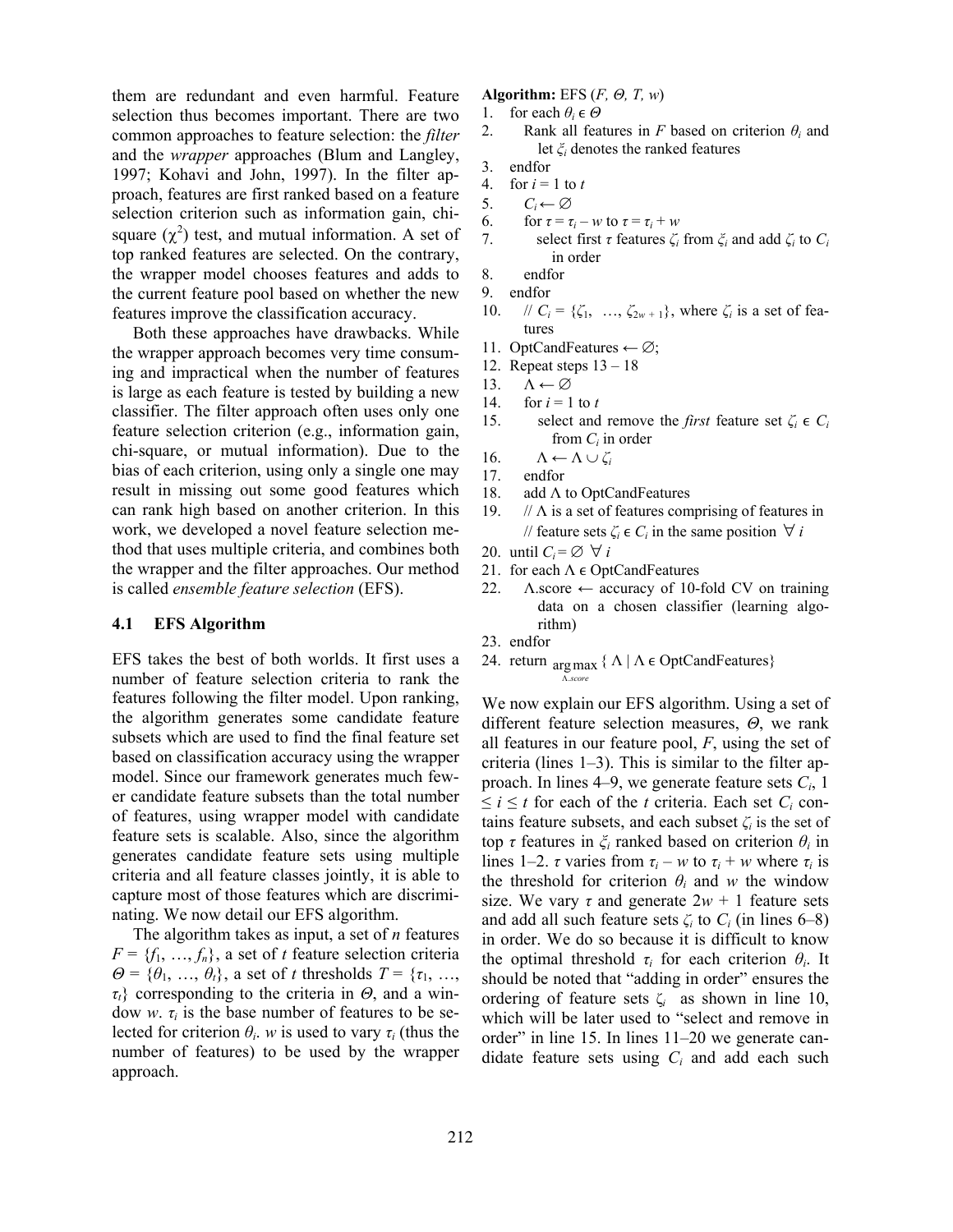candidate feature set  $\Lambda$  to OptCandFeatures. Each candidate feature set  $\Lambda$  is a collection of top ranked features based on multiple criteria. It is generated by unioning the features in the *first* feature subset  $\zeta_i$ , which is then removed from  $C_i$  for each criterion  $\theta_i$  (lines 14-17). Each candidate feature set is added to OptCandFeatures in line 18. Since each  $C_i$  has  $2w+1$  feature subsets  $\zeta_i$ , there are a total of 2*w*+1 candidate feature sets Λ in OptCandFeatures. Lines 21–23 assign an accuracy to each candidate feature set  $Λ ∈ OptC and Features$ by running 10-fold cross validation on the training data using a chosen classifier with the features in Λ. Finally, the optimal feature set  $Λ ∈ OptC$ and-Features is returned in line 24.

An interesting question arising in the EFS algorithm is: How does one select the threshold *τ<sup>i</sup>* for each criterion  $\theta_i$  and the window size *w*? Intuitively, suppose that for criterion  $\theta_i$ , the optimal subset of features is  $S_{opt}$  *i* based on some optimal threshold  $\tau_i$ . Then the final feature set is a collection of all features  $f \in S_{opt\_i}$   $\forall i$ . However, finding such optimal feature set  $S_{opt}$  *i* or optimal threshold  $\tau$ *i* is a difficult problem. To counter this, we use the window *w* to select various feature subsets close to the top *τi* features in *ξi*. Thus, the threshold values  $\tau_i$  and window size *w* should be approximated by experiments. In our experiments, we used  $\tau_i$  = top 1/20<sup>th</sup> of the features ranked in  $\zeta_i$ for  $\forall$  *i* and window size  $w = |F|/100$ , and got good results. Fortunately, as we will see in Section 6.2, these parameters are not sensitive at all, and any reasonably large size feature set seems to work equally well.

Finally, we are aware that there are some existing ensemble feature selection methods in the machine learning literature (Garganté et al., 2007; Tuv et al., 2009). However, they are very different from our approach. They mainly use ensemble classification methods to help choose good features rather than combining different feature selection criteria and integrating different feature selection approaches as in our method.

#### **4.2 Feature Selection Criteria**

The set of feature selection criteria  $\Theta = {\theta_1 \dots \theta_t}$ used in our work are those commonly used individual selection criteria in the filter approach.

Let  $C = \{c_1, c_2, ..., c_m\}$  denotes the set of

classes, and  $F = \{f_1, f_2, ..., f_n\}$  the set of features. We list the criteria in *Θ* used in our work below.

**Information Gain (IG):** This is perhaps the most commonly used criterion, which is based on entropy. The scoring function for information gain of a feature *f* is given by:

$$
IG(f) = -\sum_{i=1}^{m} P(c_i) \log P(c_i) + \sum_{f, f} P(f) \sum_{i=1}^{m} P(c_i | f) \log P(c_i | f)
$$

**Mutual Information (MI):** This metric is commonly used in statistical language modeling. The mutual information MI(*f*, *c*) between a class *c* and a feature *f* is defined as:

$$
MI(f, c) = \sum_{f, \bar{f}} \sum_{c, \bar{c}} P(f, c) \log \frac{P(f, c)}{P(f)P(c)}
$$

The scoring function generally used as the criterion is the max among all classes.  $MI(f) = max<sub>i</sub>$  ${ML}(f, c_i)$  (which we use). The weighted average over all classes can also be applied as the scoring function.

 $\chi^2$  **Statistic:** The  $\chi^2$  statistic measures the lack of independence between a feature *f* and class *c*, and can be compared to the  $\chi^2$  distribution with one degree of freedom. We use a 2x2 contingency table of a feature f and a class c to introduce  $\chi^2$  test.

**Table 4:** Two-way contingency table of *f* and *c*

In the table, *W* denotes the number of documents in the corpus in which feature *f* and class *c* cooccur, *X* the number of documents in which *f* occurs without *c*, *Y* the number of documents in which *c* occurs without *f*, and *Z* the number of documents in which neither *c* nor *f* occurs. Thus,  $N = W + X + Y + Z$  is the total number of documents in the corpus.

 $\chi^2$  test is defined as:

$$
\chi^{2}(f,c) = \frac{N(WZ - YX)^{2}}{(W+Y)(X+Z)(W+X)(Y+Z)}
$$

The scoring function using the  $\chi^2$  statistic is either the weighted average or max over all classes. In our experiments, we use the weighted average:  $\chi^2(f) = \sum_{i=1}^m P(c_i) \chi^2(f, c_i)$ 

**Cross Entropy (CE):** This metric is similar to mutual information (Mladenic and Grobelnik,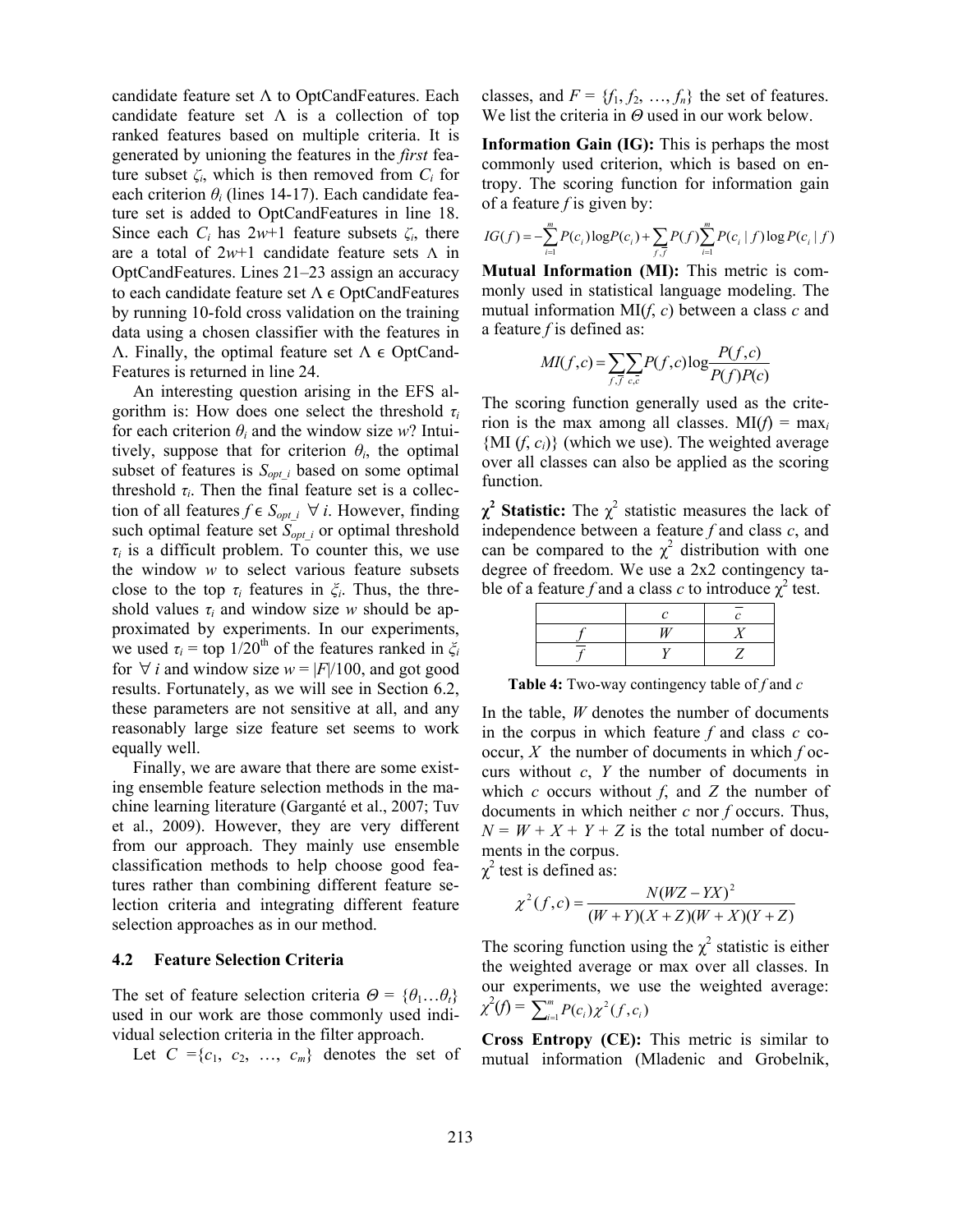1998):

$$
CE(f) = P(f) \sum_{i=1}^{m} P(c_i | f) \log \frac{P(c_i | f)}{P(f)}
$$

**Weight of Evidence for Text (WET):** This criterion is based on the average absolute weight of evidence (Mladenic and Grobelnik, 1998):

$$
WET(f) = \sum_{i=1}^{m} P(c_i)P(f) | \log \frac{P(c_i | f)(1 - P(c_i))}{P(c_i)(1 - P(c_i | f))} |
$$

### **5 Feature Value Assignments**

After selecting features belonging to different classes, values are assigned differently to different classes of features. There are three common ways of feature value assignments: Boolean, TF (Term Frequency) and TF-IDF (product of term and inverted document frequency). For details of feature value assignments, interested readers are referred to (Joachims, 1997). While the Boolean scheme assigns a 1 to the feature value if the feature is present in the document and a 0 otherwise, the TF scheme assigns the relative frequency of the number of times that the feature occurs in the document. We did not use TF-IDF as it did not yield good results in our preliminary experiments.

The feature value assignment to different classes of features is done as follows: The value of F-measure was assigned based on its actual value. Stylistic features such words, and blog words were assigned values 1 or 0 in the Boolean scheme and the relative frequency in the TF scheme (we experimented with both schemes). Feature values for gender preferential features were also assigned in a similar way. Factor and word class features were assigned values according to the Boolean or TF scheme if any of the words belonging to the feature class exists (factor or word class appeared in that document). Each POS sequence pattern feature was assigned a value according to the Boolean (or TF) scheme based on the appearances of the pattern in the POS tagged document.

### **6 Experimental Results**

This section evaluates the proposed techniques and sees how they affect the classification accuracy. We also compare with the existing state-ofthe-art algorithms and systems. For algorithms, we compared with three representatives in (Argamon et al., 2007), (Schler et al., 2006) and (Yan and Yan, 2006). Since they do not have publicly available systems, we implemented them. Each of them just uses a subset of the features used in our system. Recall our system includes all their features and our own POS pattern based features. For systems, we compared with two public domain systems, *Gender Genie* (BookBlog, 2007) and *Gender Guesser* (Krawetz, 2006), which implemented variations of the algorithm in (Argamon et. al, 2003).

We used SVM classification, SVM regression, and Naïve Bayes (NB) as learning algorithms. Although SVM regression is not designed for classification, it can be applied based on the output of positive or negative values. It actually worked better than SVM classification for our data. For SVM classification and regression, we used SVMLight (Joachims, 1999), and for NB we used (Borgelt, 2003). In all our experiments, we used accuracy as the evaluation measure as the two classes (male and female) are roughly balanced (see the data description below), and both classes are equally important.

#### **6.1 Blog Data Set**

To keep the problem of gender classification of informal text as general as possible, we collected blog posts from many blog hosting sites and blog search engines, e.g., blogger.com, technorati.com, etc. The data set consists of 3100 blogs. Each blog is labeled with the gender of its author. The gender of the author was determined by visiting the profile of the author. Profile pictures or avatars associated with the profile were also helpful in confirming the gender especially when the gender information was not available explicitly. To ensure quality of the labels, one group of students collected the blogs and did the initial labeling, and the other group double-checked the labels by visiting the actual blog pages. Out of 3100 posts, 1588 (51.2%) were written by men and 1512 (48.8%) were written by women. The average post length is 250 words for men and 330 words for women.

### **6.2 Results**

We used all features from different feature classes (Section 3) along with our POS patterns as our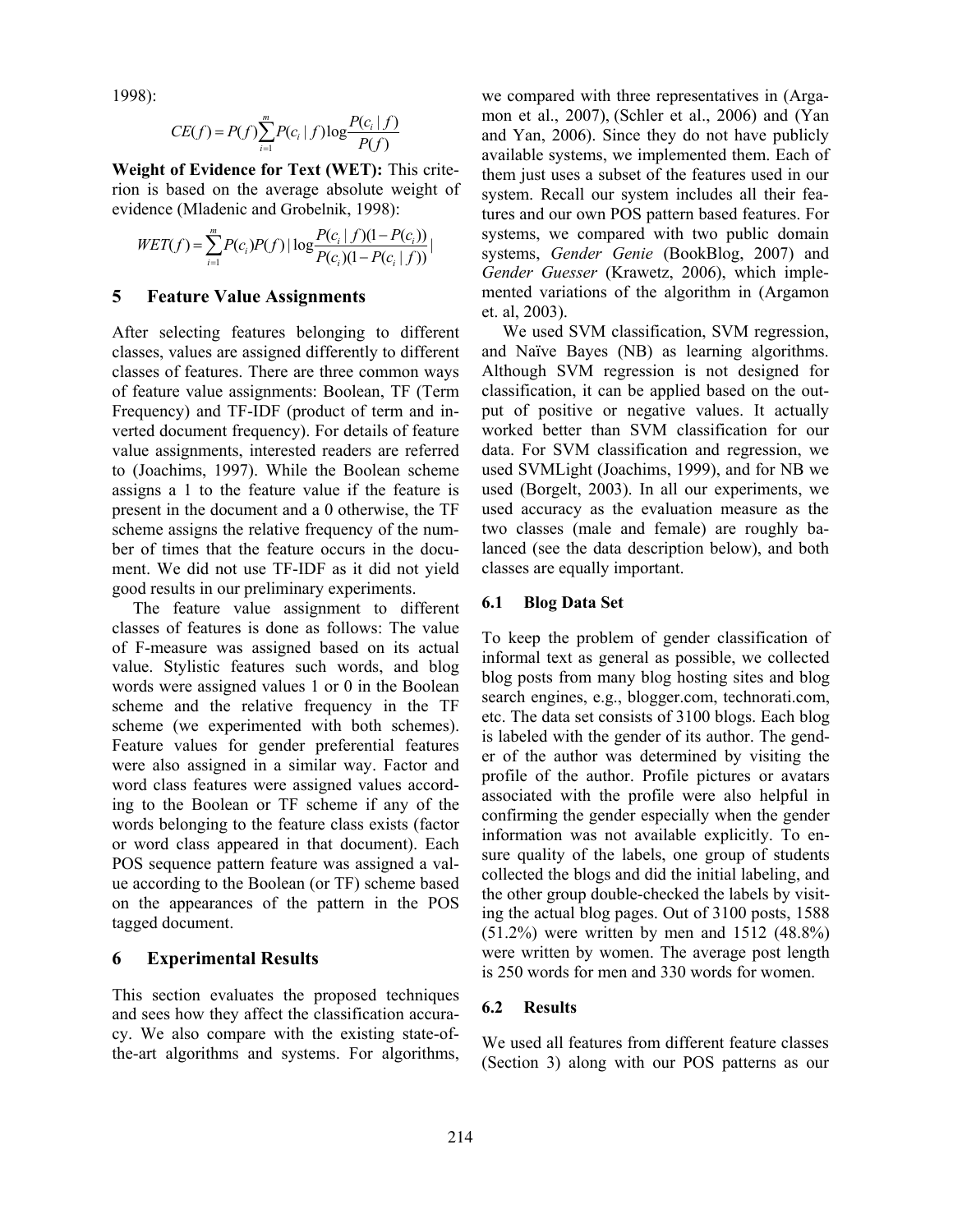pool of features. We used *τ* and *w* values stated in Section 4.1 and criteria mentioned in Section 4.2 for our EFS algorithm. EFS was compared with three commonly used feature selection methods on SVM classification (denoted by SVM), SVM regression (denoted by SVM\_R) and the NB classifier. The results are shown in Table 5. All results were obtained through 10-fold cross validation.

Also, the total number of features selected by IG, MI,  $\chi^2$ , and EFS were roughly the same. Thus, the improvement in accuracy brought forth by EFS was chiefly due to the combination of features selected (based on multi-criteria).

To measure the accuracy improvement of using our POS patterns over common POS n-grams, we also compared our results with those from POS ngrams (Koppel et al., 2002). The comparison results are given in Table 6. Table 6 also includes results to show the overall improvement in accuracy with our two new techniques. We tested our system without any feature selection and without using the POS sequence patterns as features.

The comparison results with existing algorithms and public domain systems using our reallife blog data set are tabulated in Table 7.

Also, to see whether feature selection helps and how many features are optimal, we varied *τ* and *w* of the EFS algorithm and plotted the accuracy vs. no. of features. These results are shown in Figure 1.

| Feature<br><b>Selection</b> | Value<br><b>Assignment</b> | <b>NB</b> | <b>SVM</b> | <b>SVM R</b> |
|-----------------------------|----------------------------|-----------|------------|--------------|
| IG                          | Boolean                    | 71.32     | 76.61      | 78.32        |
| IG                          | TF                         | 66.01     | 72.84      | 74.13        |
| МI                          | Boolean                    | 72.01     | 78.62      | 79.48        |
| MI                          | TF                         | 70.86     | 73.14      | 74.58        |
|                             | Boolean                    | 72.90     | 80.71      | 81.52        |
|                             | TF                         | 71.84     | 73.57      | 75.24        |
| <b>EFS</b>                  | Boolean                    | 73.57     | 86.24      | 88.56        |
| <b>EFS</b>                  | TF                         | 72.82     | 82.05      | 83.53        |

**Table 5:** Accuracies of SVM, SVM\_R and NB with different feature selection methods

| <b>Settings</b>               | <b>NB</b> |       | <b>SVM SVM R</b> |
|-------------------------------|-----------|-------|------------------|
| All features                  | 63.01     | 68.84 | 70.03            |
| All features, no POS patterns | 60.73     | 65.17 | 66.17            |
| POS $1,2,3$ -grams + EFS      | 71.24     | 82.71 | 83.86            |
| POS Patterns + EFS            | 73.57     | 86.24 | 88.56            |

**Table 6:** Accuracies of POS n-grams and POS patterns with or without EFS (Boolean value assignment)

| <b>System</b>          | Accuracy $(\% )$ |
|------------------------|------------------|
| Gender Genie           | 61.69            |
| Gender Guesser         | 63.78            |
| (Argamon et al., 2007) | 77.86            |
| (Schler et al., 2006)  | 79.63            |
| (Yan and Yan, 2006)    | 68.75            |
| Our method             | 88.56            |

**Table 7:** Accuracy comparison with other systems



**Figure 1:** Accuracy vs. no. of features using EFS

### **6.3 Observations and Discussions**

Based on the results given in the previous section, we make the following observations:

- SVM regression (SVM R) performs the best (Table 5). SVM classification (SVM) also gives good accuracies. NB did not do so well.
- Table 5 also shows that our EFS feature selection method brings about 6-10% improvement in accuracy over the other feature selection methods based on SVM classification and SVM regression. The reason has been explained in the introduction section. Paired *t*-tests showed that all the improvements are statistically significant at the confidence level of 95%. For NB, the benefit is less  $(3\%)$ .
- Keeping all other parameters constant, Table 5 also shows that Boolean feature values yielded better results than the TF scheme across all classifiers and feature selection methods.
- Row 1 of Table 6 tells us that feature selection is very useful. Without feature selection (All features), SVM regression only achieves 70% accuracy, which is way inferior to the 88.56% accuracy obtained using EFS feature selection. Row 2 shows that without EFS and without POS sequence patterns, the results are even worse.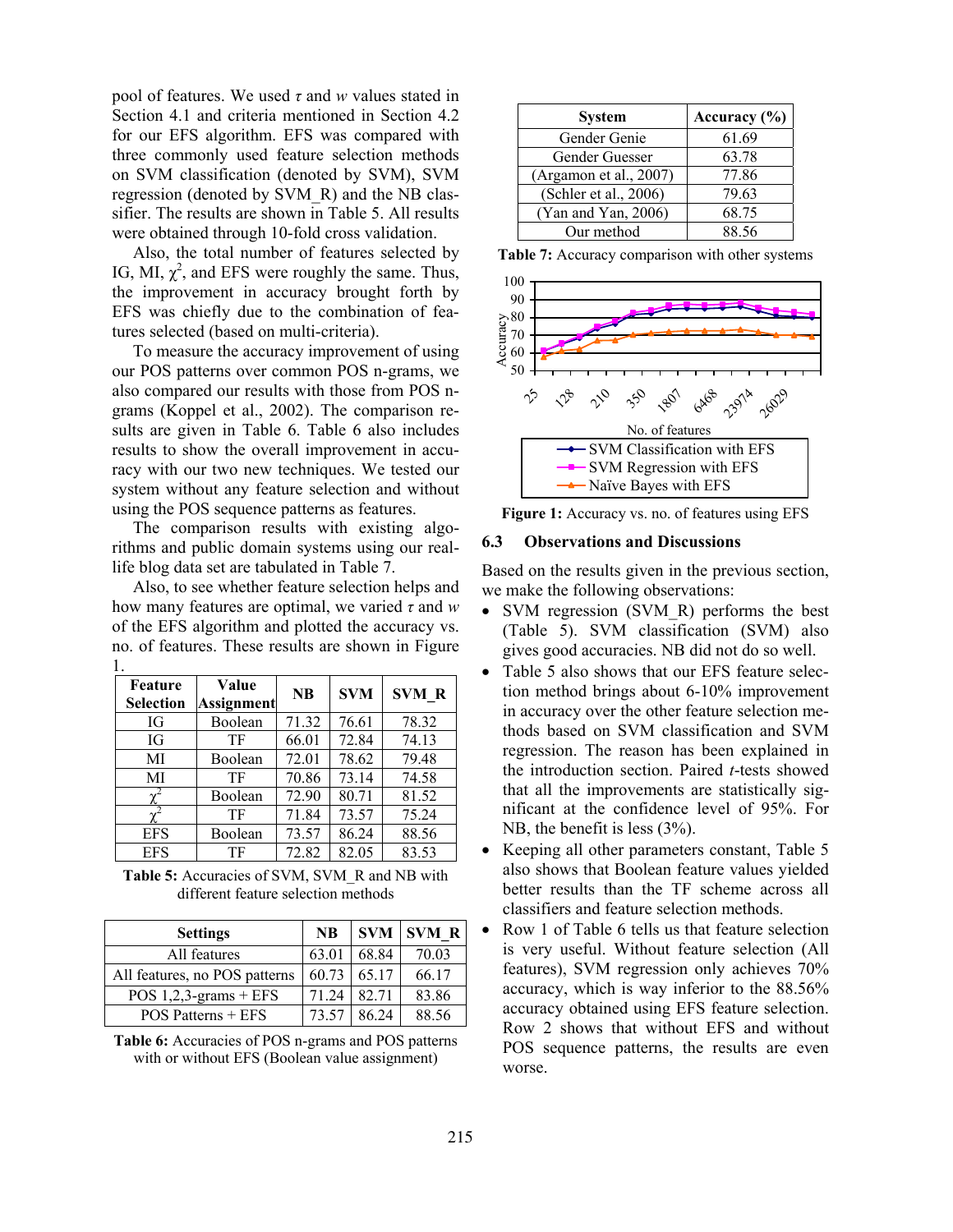- Keeping all other parameters intact, Table 6 also demonstrated the effectiveness of our POS pattern features over POS n-grams. We have discussed the reason in Section 3.2 and 3.5.
- From Tables 5 and 6, we can infer that the overall accuracy improvement using EFS and all feature classes described in Section 3 is about 15% for SVM classification and regression and 10% for NB. Also, using POS sequence patterns with EFS brings about a 5% improvement over POS n-grams (Table 6). The improvement is more pronounced for SVM based methods than NB.
- Table 7 summarizes the accuracy improvement brought by our proposed techniques over the existing state-of-art systems. Our techniques have resulted in substantial (around 9%) accuracy improvement over the best of the existing systems. Note that (Argamon et al., 2007) used Logistic Regression with word classes and POS unigrams as features. (Schler et al., 2006) used Winnow classifier with function words, content word classes, and POS features. (Yan and Yan, 2006) used Naive Bayes with content words and blog-words as features. For all these systems, we used their features and ran their original classifiers and also the three classifiers in this paper and report the best results. For example, for (Argamon et al., 2007), we ran Logistic Regression and our three methods. SVM based methods always gave slightly better results. We could not run Winnow due to some technical issues. SVM and SVM\_R gave comparable results to those given in their original papers. These results again show that our techniques are useful. All the gains are statistically significant at the confidence level of 95%.
- From Figure 1, we see that when the number of features selected is small  $($ <100) the classification accuracy is lower than that obtained by using all features (no feature selection). However, the accuracy increases rapidly as the number of selected features increases. After obtaining the best case accuracy, it roughly maintains the accuracy over a long range. The accuracies then gradually decrease with the increase in the number of features. This trend is consistent with the prior findings in (Mladenic, 1998; Rogati and Yang, 2002; Forman 2003;

Riloff et al., 2006; Houvardas and Stamatatos, 2006).

It is important to note here that over a long range of 2000 to 20000 features, the accuracy is high and stable. This means that the thresholds of EFS are easy to set. As long as they are in the range, the accuracy will be good.

Finally, we would like to mention that (Herring and Paolillo, 06) has used genre relationships with gender classification. Their finding that subgenre "diary" contains more "female" and subgenre "filter" having more "male" stylistic features independent of the author gender, may obscure gender classification as there are many factors to be considered. Herring and Paolillo referred only words as features which are not as fine grained as our POS sequence patterns. We are also aware of other factors influencing gender classification like genre, age and ethnicity. However, much of such information is hard to obtain reliably in blogs. They definitely warren some future studies. Also, EFS being a useful method for feature selection in machine learning, it would be useful to perform further experiments to investigate how well it performs on a variety of classification datasets. This again will be an interesting future work.

# **7 Conclusions**

This paper studied the problem of gender classification. Although there have been several existing papers studying the problem, the current accuracy is still far from ideal. In this work, we followed the supervised approach and proposed two novel techniques to improve the current state-of-the-art. In particular, we proposed a new class of features which are POS sequence patterns that are able to capture complex stylistic regularities of male and female authors. Since there are a large number features that have been considered, it is important to find a subset of features that have positive effects on the classification task. Here, we proposed an ensemble feature selection method which takes advantage of many different types of feature selection criteria in feature selection. Experimental results based on a real-life blog data set demonstrated the effectiveness of the proposed techniques. They help achieve significantly higher accuracy than the current state-of-the-art techniques and systems.